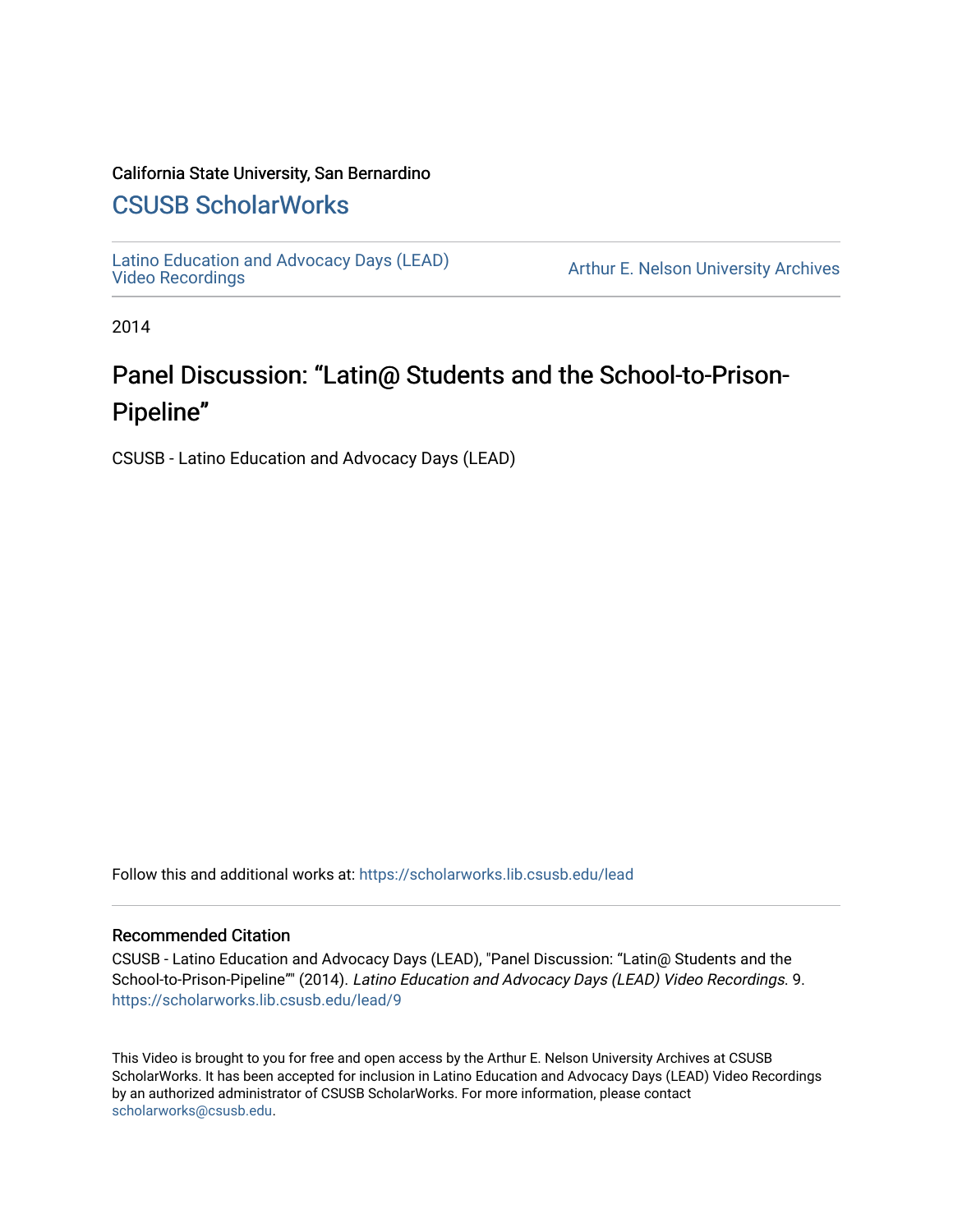# LEAD Original Programming

**"Latin@ Students and the School-to-Prison-Pipeline" (2014)**

### *START – 00:00:00*

### [ Music ]

>> [Foreign language] and welcome to the next installment of LEAD Media programming from Studio 54 campus of California State University San Bernardino, the digital media platform for inspired educators, leaders and community activists and advocates. Taking our message directly to the people, to the gente. Thank you for sharing our common interest in the analysis discussion critique, dissemination and commitment to the educational issues that impact Latinos. I'm your host, Dr. Enrique Murillo, Jr., and this episode is a syndicated replay from season five of LEAD Summit 2014. The theme that year was Latino male crisis in the educational pipeline and the question why Latino males are banishing from America's colleges is highly complex. This panel was entitled Latino Students and the School-to-Prison Pipeline. At the time, the Association of Mexican American Educators, AMAE, the Journal, had just published a special issue on the topic which helped illuminate how the School-to-Prison Pipeline has been and continues to marginalize schools, communities and families by derailing the educational success and progress of our youth. Continue to enjoy the full value and complexity of this episode. We extend our appreciation to all our LEAD sponsors and partners, planners, volunteer speakers and panelists, production team, of course, affiliates and town hall chapters and commend them for lifting voice and uplifting the plight of Latinos in education. Thank you, gracias, [foreign language]. Next, we have Dr. Anthony Peguero who will offer introductions and moderate the next panel. This panel was made possible through a working collaboration with the Association of Mexican American educator, AMAE, the Journal, the editors Oscar Jimnez-Castellanos, Antonio Camacho and Patricia Sanchez. And the Mary Lou Fulton Teacher's College at Arizona State University. [Foreign Language].

>> Is this mic working? Okay. I'd like to start off by thanking Professor Murillo an everyone with LEAD for giving us the opportunity to share some of our research here today with you. I also want to acknowledge again as Professor Murillo just suggested the editors of AMAE giving us the opportunity as well to facilitating us having this special issue on this very important topic. This special issue was published in 2013, co-edited by Drs. Donaldo Macedo, Lilia Bartolome, Victor Rios and myself. This special issue focused on the consequences of the Latino's School-to-Prison Pipeline. The School-to-Prison Pipeline is marginalizing schools, communities and families by derailing the educational success and progress of Latino youth. It restricts and excludes youth from the labor market and promotes mistrust and resentment toward authority, the criminal justice system and all forms of social control. We're going to have an opportunity to speak to some of the contributors of this special issue. We're going to have three or four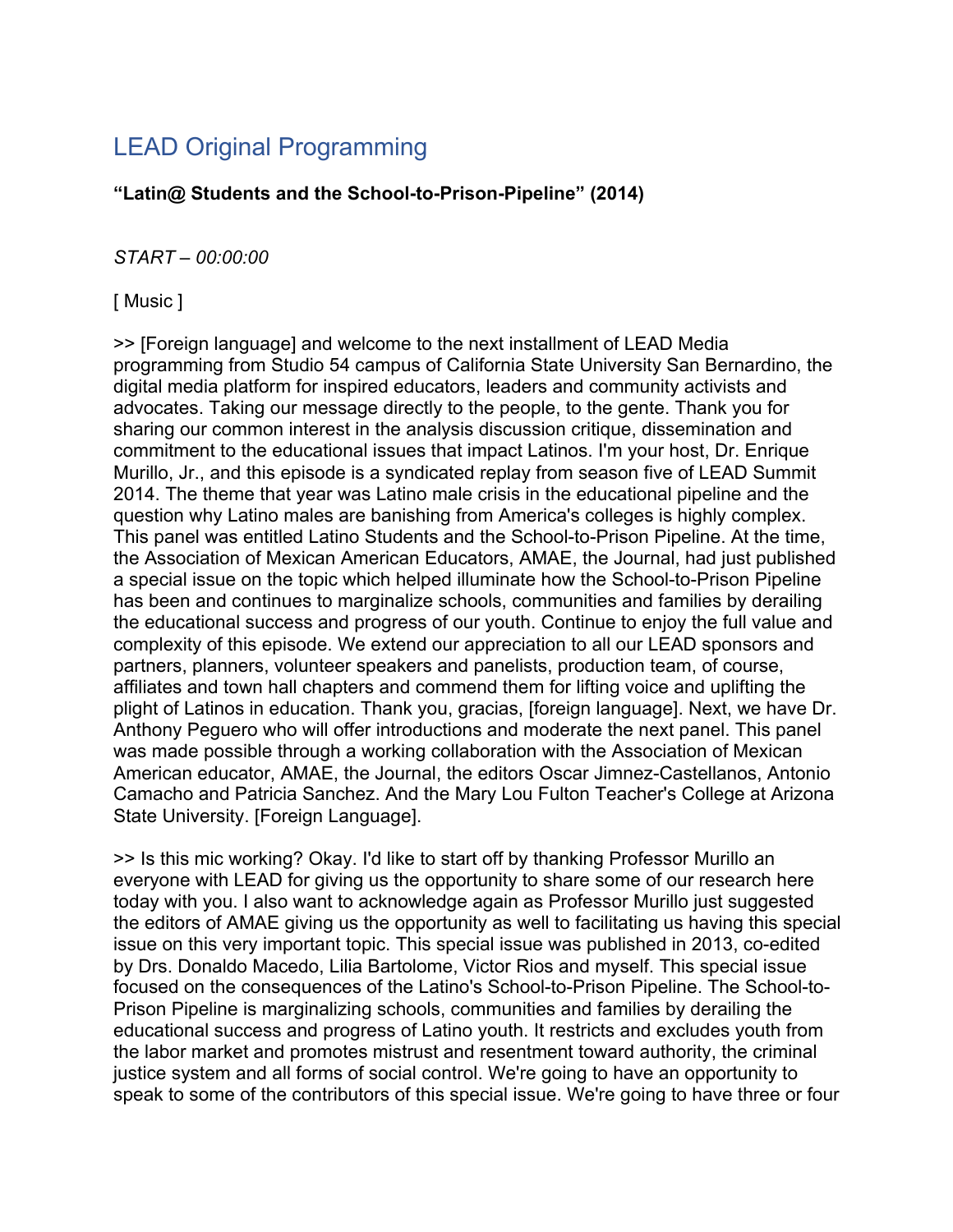minutes for each of the contributors to talk about what they contributed as well as the issues associated with the Latino's School-to-Prison Pipeline. We're going to start off, we're going to go alphabetically, so we're going to start off with Jesus Cortez. He's an Orange County community advocate.

>> Good morning everyone. So, I'm going to start off by actually reading the poetry which was what I contributed to the Journal. I'm going to start out with a poem called Northbound Letters. I heard the news. You were back behind bars. The scars reopened. The madness must have taken over your soul, and I failed you. I did not embrace you goodbye. I did not say those words you might have needed. Now I write you letters that carry my soul to you behind those walls, behind those bars, physical and mental. I wish I could break you out with my words. That the brotherhood that binds us could break down walls and rip apart those bars. That your smile would return you to freedom. I remember you as a boy, running free down those mean streets as I hoped you wouldn't follow the path of street warriors. The path to redemption lies in your soul, in the purity of your heart that will never be imprisoned. The next poem is called The Incarcerated King. I remember you as a boy, running playfully through the city, among the wretched of the earth, those rejected by America, learning the ways of street kings. You grew up among the spirits of the departed, the children of mothers the color of the earth, children of the sun, sons of the city that condemned them to live amongst a dying city. You became a king among children, a God of the streets among sinners and borrowers of hope, a hope that you carried in your pocket, a hope that would kill the hopes of others. Who could blame your ways? Who can judge your actions? Who is without sin to say you are bad? Who can say they would do otherwise? Who carries your pain with the same honor? You will always be the king of the streets that will remember your soul, your name, until the day you return.

#### [ Applause ]

So I'd like to share a few words also. These poems were in honor of a friend of mine who has spent more of his life in prison and in juvenile hall than in the streets free. He was young when I met him. I actually sent him the poems to him in prison. I figured it was the least that I could do for him. I'd write the poetry that I write in order to shed light, you know, on the humanity of our people, of all people. I think me also as an undocumented person, we know what it feels like to be persecuted on an everyday basis. We know the weight we carry on our shoulders just for existing in a country that feels we are not worthy of existing. And just to carry that weight around, it's a heavy load. And I think I let that load go every time I write, and I hope that, we are here. We do more than just research. That we actually go into the community and talk to people and work with the community and make sure that we bring about change that actually changes the structure of the whole country. Because the school reflects only the values that we are taught on an everyday basis by the government, by the media, by everything that influences us. So I invite everyone to be open minded to everyone and to listen to all the panelists, because I think we all have something valuable to share. Thank you.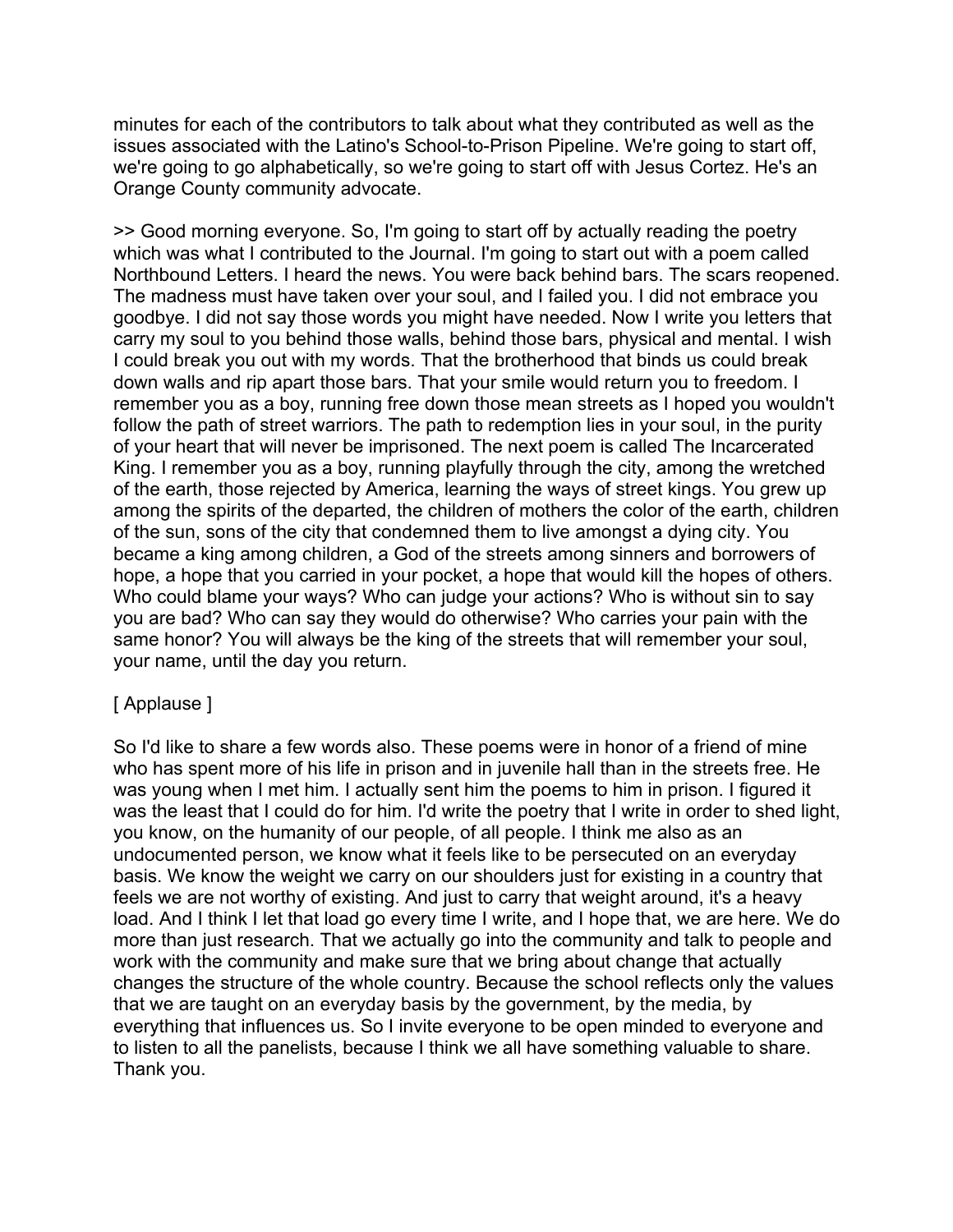#### [ Applause ]

>> Next, I would like to introduce Dr. Eugene Fujimoto. He's an assistant professor at Cal State University Fullerton.

>> Thank you very much.

#### [ Applause ]

I'm not nearly as creative as Jesus there, so I'm going to talk a little bit about a research study that we did out of Cal State Fullerton. And I'm actually here representing also my three co-authors. And I want to thank Dr. Peguero and the other editors for giving us a chance to talk about our work. But Yvonne Garcia, Noemy Medina and Eddie Perez were also co-authors of this piece. And I'm representing them as well. And actually, Dr. Dawn Person was the, actually the leader of project as well, one of my colleagues at Cal State Fullerton. Some of the backdrop for the study that we did is a relationship that Cal State Fullerton has developed over the last five years with the city of Maywood in South Central Los Angeles. It's largely Latino Spanish-speaking low income neighborhood with a high percentage of undocumented students there. And we've been working the last five years in partnership with them to try to increase the college going rate in that area. And so it's been a really fruitful partnership for us, and we hope for some for the community as well as our students learn in our master's degree program about what it means to work in a community in a meaningful way. So that's kind of the backdrop. And as a result of that, we had did a research project and looked at the issues that had to do with leadership, both in the community and in the schools in that area. And as we did research, we discovered things like that in LA unified school district that the Latino population in LA unified graduates at about a 40% rate in one of the largest school districts in the country. We also discovered that if you are between the ages of 16 and 24 and incarcerated, if you do not finish high school, you are 63 times more likely to be institutionalized for the rest of your life as opposed to if you actually finish high school and go on to college. And then as a result we also found out that in 2010 there's over 345,000 Latinos who are incarcerated in state and federal penitentiaries across the country. So it's a major, major issue, not only for Latinos but for the country as a whole. So we decided to take a quick look at seeing what was going on in terms of the leadership in the area. We're interested in whether the School-to-Prison Pipeline, whether a legitimate alternative to that was being able to create more of a college going culture. And so we wanted to know what the school leaders in the area thought about that, so we did interviews of school leaders, counselors and principals. And it was a very useful study in terms of our findings. And in a nutshell because we don't have too much time, I can tell you that to a large degree the people that we interviewed see the importance of creating college going culture. And at the same time, they have not taken any action in terms of being able to really develop the kinds of partnerships, the kinds of community-based programs, the kind of relationships with community that we need to have in order to have any kind of change in this area. So it's a major problem, and I think our study as a result could go in a lot more detail. But as a result, I think part of our finding has to do with not so much demonizing the principals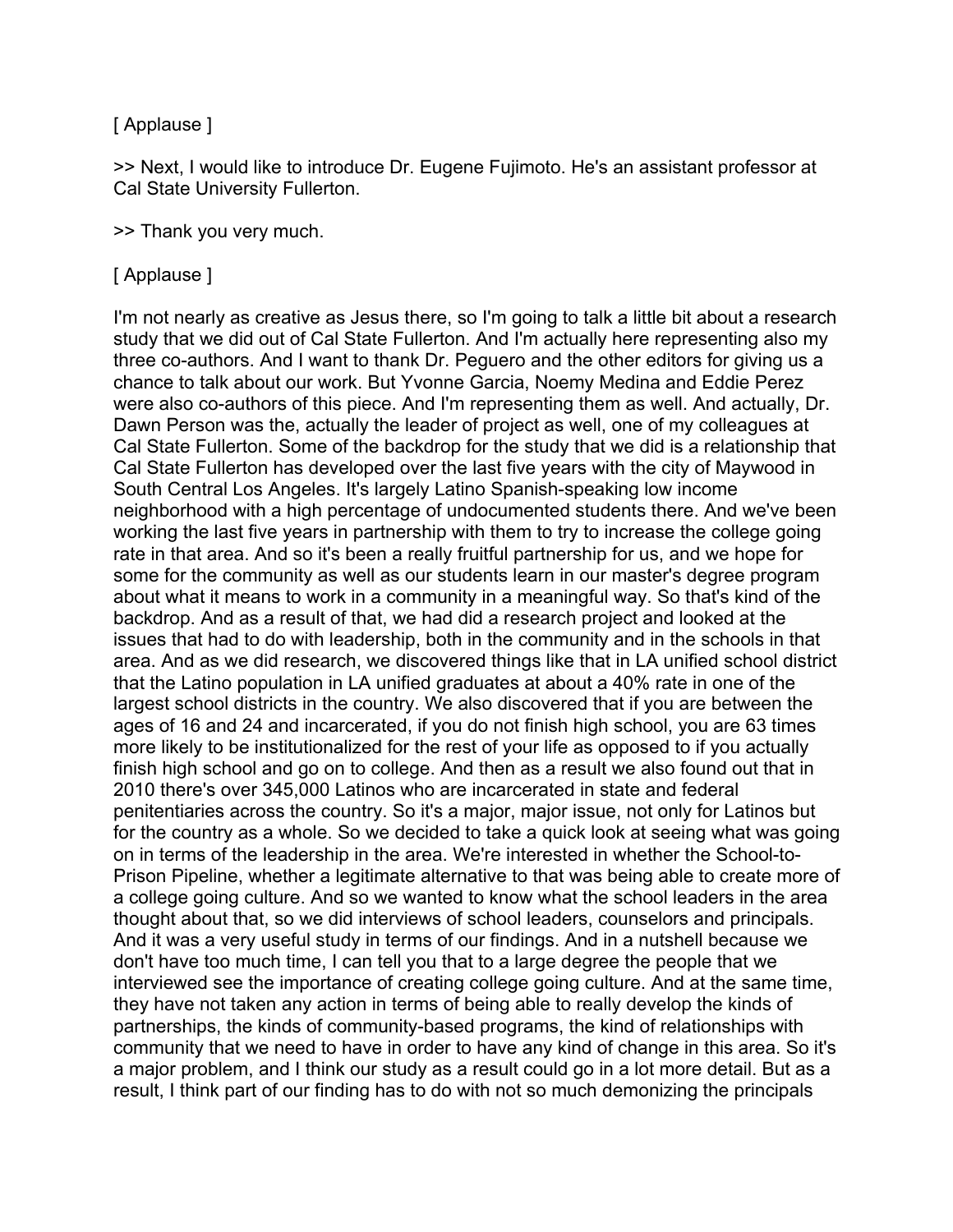and the counselors as much as seeing kind of the larger systemic and structural issues that are problematic. For example, we have school principals who are needing to deal with immediate issues. One of them talked about when our kids don't have, are hungry and they don't have shoes on their feet, it's hard to talk to them about college. And she had a box of shoes in the corner that she'd make sure their kids have shoes. Sot here's really immediate needs that are happening for some of the leaders. And at the same time, there's a need for them to see the bigger picture and work to see how the communities themselves have many, many resources and cultural richness that we don't capitalize on and we don't develop relationships around to be able to develop these kinds of, the ways in which we can create more of a college going culture for these young people. So it was a really fruitful study, as I mentioned. And there's a lot of recommendations we make in the study, but I look forward to hearing more from our colleagues as well. So thank you.

#### [ Applause ]

>> I'd like now to introduce Mario Galicia. He's a doctoral candidate, sorry, Mario Galicia, Jr., doctoral candidate, University of California, Santa Barbara.

#### [ Applause ]

>> Thank you. Apparently, I have some fans in the crowd. So first of all, I'd also like to thank Dr. Victor Rios who is not able to be with us today. He actually helped co-author, I say helped in a very lax way, he helped guide this publication with me last year. And so it really is an honor to work with him, be mentored under him, and to delve into this area of research that, you know, it's really at an emergent stage right now. So I do want to thank Dr. Rios who might be watching right now. Our article actually came about during one October day in the middle of a four-year ethnographic research study. So I was on my way to a local high school that we were observing at the time, and I got a call from the outreach worker who asked me to meet him across the street from the high school because the high school had been put on lockdown. Now if any of you are familiar with what lockdown means, lockdown is typically a term that's used when a school is closed off from anybody entering or exiting its premises. And during this time, what occurred was there was a lot of policing. The police came in, they closed off streets. They held parents across the street. And so one of the things that I witnessed as I arrived was actually parents that were scared for their children, and rightfully so. One of the stories that we heard was that there was a shooter that was loose on campus. Another story we heard were that there were some gang members that had gotten into a fight and that as a result some of them had ran into the school. So as you can see, there were a couple of different accounts that we were starting to listen as we initially approached this campus. The unique thing about what ended up occurring from the situation was that all of the youth that were involved were actually a part of the group that we were researching. So in terms of access to provide us information, data and just their perspective on what occurred during that day was a little easier for us to take. And so the accounts of the day are mixed depending on who you would ask. What we observed and what we were told by the youth were that, you know, there were police officers that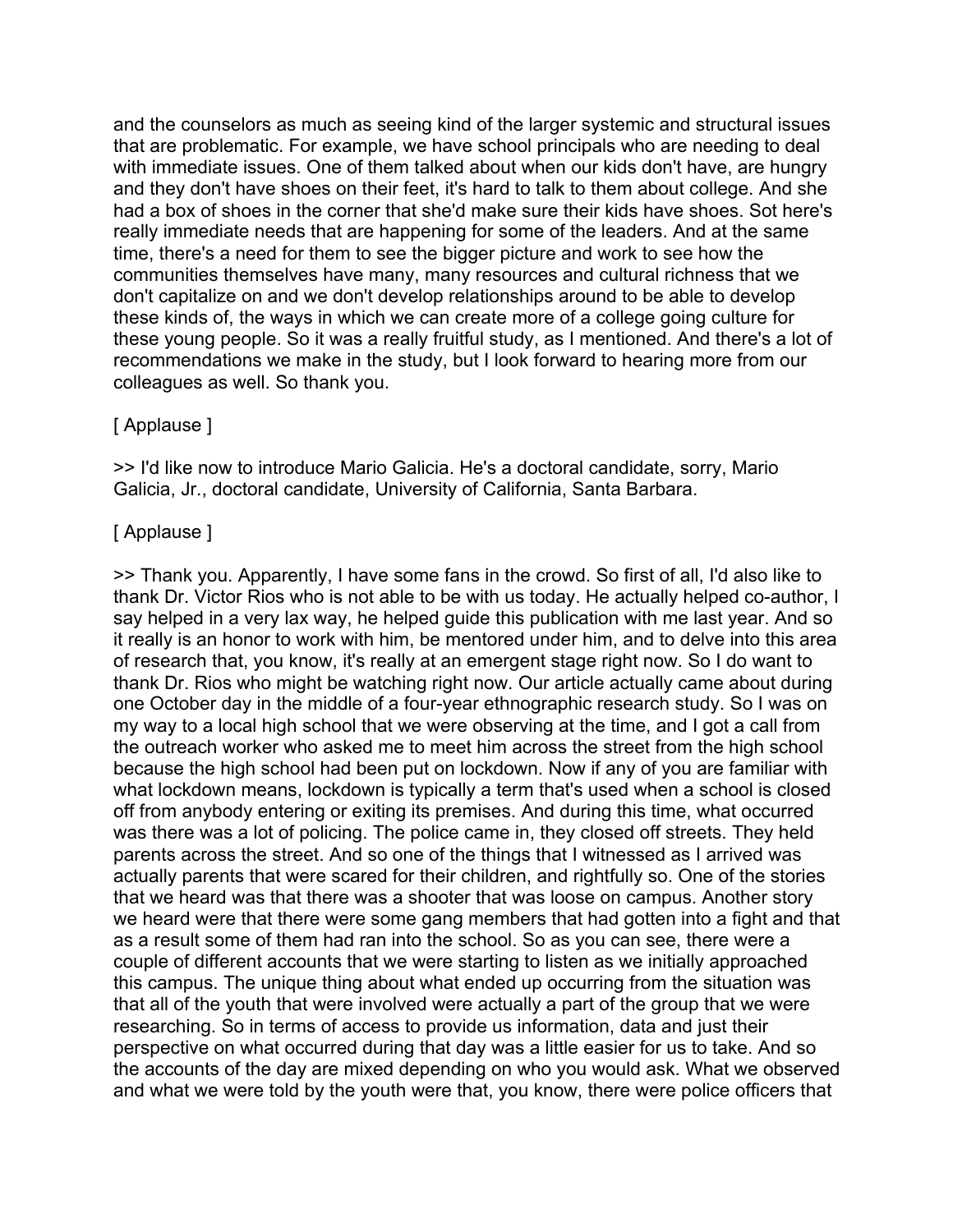came in with assault rifles. They were pulled out of classrooms. They were handcuffed. They were all put into separate rooms, interrogated individually. After several hours, they were put back together into a room without any kind of warning or any kind of [inaudible] as to what they should do. An hour later, someone walks in, a police officer, they grab a chair. They sit it right next to a desk. They step on the chair, and they reach on top of the desk into a box. They pull a recorder from the box. And then they look at the youth and tell the youth, we've got you. You should have cooperated when you had a chance. And so when we asked the youth, you know, what they were discussing during that time, part of the discussion, we've actually outlined in the paper. And what these youth encountered during that time is police officers refusing to provide them lunch. And when they were asked to provide them with some lunch, their response was to throw a potato chip into the direction and tell them that that was their lunch if they so chose it. And a similar instance happened to more than one of these youth. So it wasn't just a single incident. Then when they were put into the room again, this is what they were discussing. They were discussing what was being done unto them rather than what they had quote/unquote done earlier in the day. Ultimately, it was not a gun that was found on these youth. The story ends up happening that the youth were confronted by other people in a vehicle outside of a supermarket, across the street from the school. And what occurred was that these youth just in their exchange with the people in the vehicle raised the water bottle and told them to leave. Come on, you lames, just take off. The response to that was that a parent apparently felt they had witnessed somebody waving a gun. So they went into the school. They let administrators know what had occurred. And then the administrators called for the lockdown. At which point was when the sheriff showed up, and the police department assisted with it. So, you know, there's two very different accounts as to what one might feel that had occurred. But what we received from the youth was one that showed that, you know, they faced criminalization at all levels, even in schools, by labels that might not even be cast upon them from other people. You know, and so one of the things that we get into here as we describe some of these themes, you know, we describe that the youth have gone from learning to labor in their schools producing a working class society to preparing them for prison. And this all came, you know, as a result of the 90s installing the zero tolerance measures across our country and across the US. And so one of these results is that we have police on campuses constantly surveying youth. So what the schools do is rather than take the discipline component of the youth, they pass it on to the police. So rather than taking care of an individual for a very minor infraction with a referral, maybe some restorative justice, they're sent to the police officer or probation officer in which case more punitive measures are taken into account through the courts one would assume. You know, we end up discovering that these youth feel they're segregated from their communities for many reasons as a result of this as well. They feel that the policing doesn't just occur in their communities where, you know, if they're out in the street and they're quote/unquote being deviant, you know, the police are going to run up on them. They're going to flag them down and stop them for what they're doing. But rather, they're now at school as well and suffering severe punishment for minor infractions. And this ends up leading to the School-to-Prison Pipeline because ultimately people are being pushed out from these schools for very minor nonaggressive, nonviolent infractions when we could have dealt with youth in a very different manner. So in 2011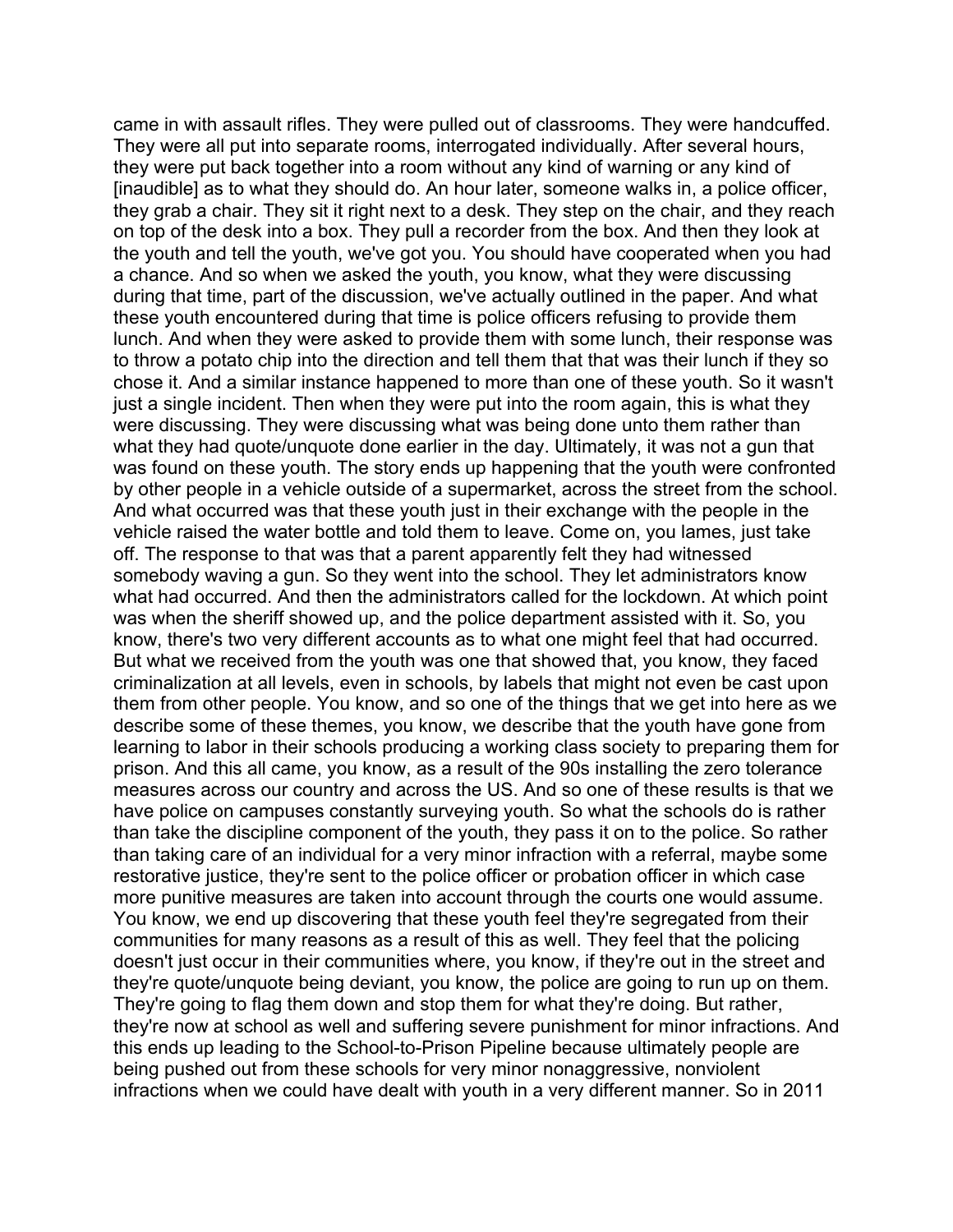when the Department of Justice decided to crack down on the School-to-Prison Pipeline by targeting zero tolerance measures, this was one of the instances that they actually exampled. They exampled, you know, youth being criminalizing schools for discipline that the schools could actually take rather than passing them on to local authorities. And so, you know, I could discuss, I could give many examples as far as what these youth face as far as discrimination, as far as marginalization and segregation. But the reality is that there is some things that we could be doing for these youth in order to help them out. And so one of those things that we can be doing for them is providing them with culturally relevant outreach workers, teachers, educators so that with these culturally relevant teachings, they're able to forge a stronger allegiance. We found that the outreach worker that is in charge of this group that we researched, that he has a similar cultural background as the youth in which he works with. This helps them in establishing rapport. It helps them in establishing trust and confidence later on in sharing some of these difficult personal situations that they encounter in and outside of school. And so we have found that that cultural relevance model from the outreach worker helps. We've also found that from an educative standpoint in other classrooms when teachers have brought in culturally relevant work that that has also helped the youth in that place. We need to invest more in our education, quite frankly. There just isn't enough money in our education these days. One key instrument that we could also focus on on reversing the School-to-Prison Pipeline could be to implement restorative justice approaches. And I mentioned this a little earlier. Restorative justice approaches allow for closure to occur between the two, between the people involved in any kind of a crime or any kind of a situation. And so by allowing there to be communication and closure from both sides, you know, it allows for people to be able to move forward and not cling onto any one past. So, you know, we feel that while this article might note that there are a lot of structures institutionally that are in place that hold some Latino youth from moving forward in their education and ultimately push them out. And they end up becoming a part of this. We also realize that there are ways to stop this. There are ways in which we can assist our youth in getting their education rather than promoting them towards our prisons. So I think that I'm done at that point. I'd like to thank you all for your time. One last thing, I'd like to send a shout out to my parents that are in the back. Mom and Dad made it out. They don't actually get a chance to do that often. So I want to just send them a thanks.

#### [ Applause ]

>> I'd now like to introduce Dr. Luis Nuno. He's a lecturer at California State University Los Angeles.

#### [ Applause ]

>> Good afternoon everybody. I'm happy to be here. My essay is kind of an autobiographical ethnography of having a parent incarcerated. When I was 18 years old, my father was arrested and taken away to jail. And I write about this experience. And I describe it as a process whereby the families of men who are serving time are punished alongside with them. The term for this process is secondary prisonization. I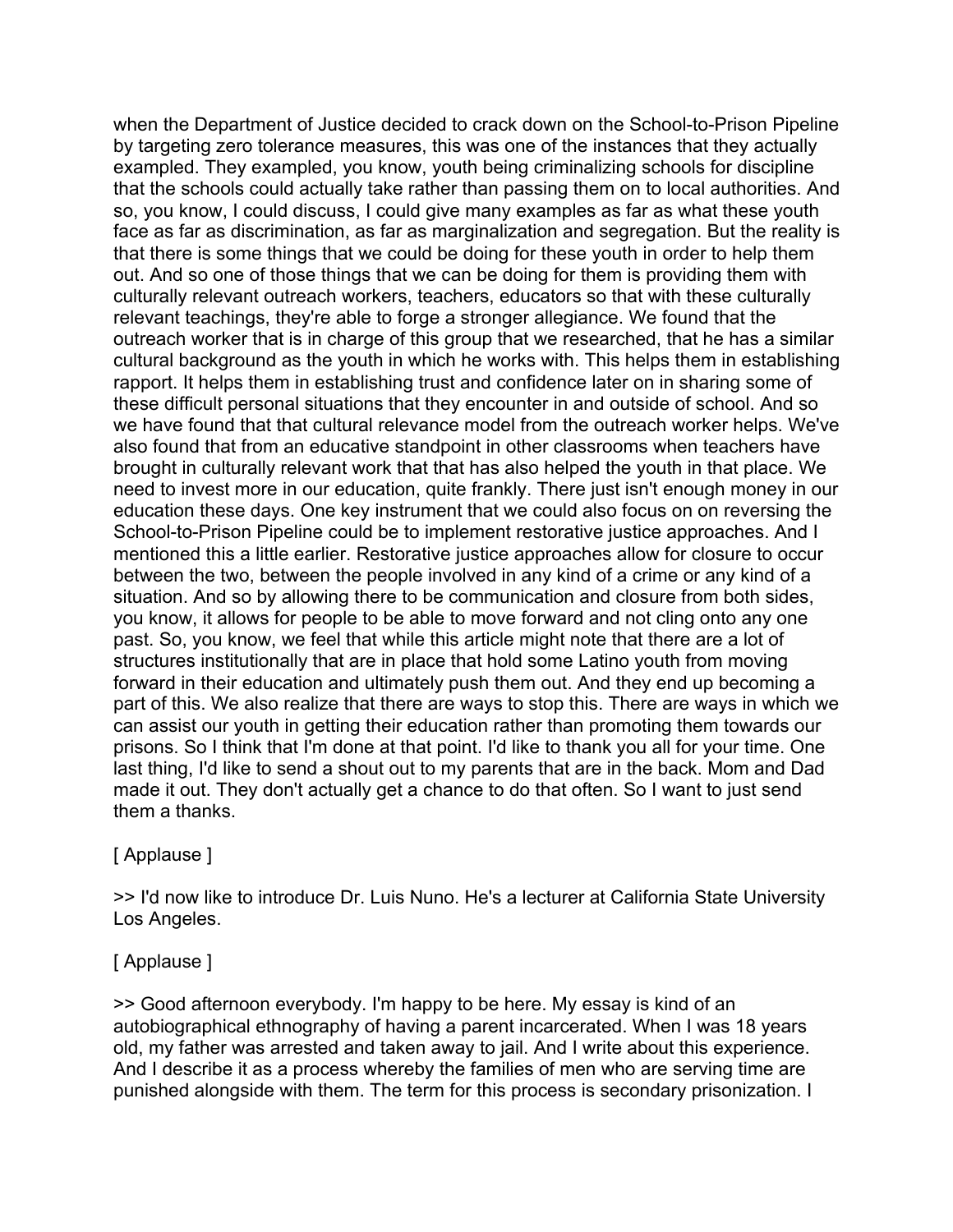describe how being a child of a farmworker who didn't know, my father didn't speak English very well. While he was in jail, we had to visit him in the jailhouse. And going to the jailhouse was a very heart wrenching experience. Going to the court, I was barely graduated high school. Didn't understand much of the language that was used inside of the courtroom. And I use that experience to try and educate myself about how the American criminal justice system works. While my father was incarcerated, we are originally from Raleigh, California. My father and my mother had children here in the United States. The rest of our family was in Mexico. So during the incarceration, there was the question that we confronted, do we return to Mexico? Is America no longer the place for us? We decided to see it through. And at 18 years old, I moved to Riverside, got a job working the graveyard shift here in Ontario, California. As I was working the graveyard shift, anybody who's every worked the graveyard shift knows that there's a lot of negative influences, drugs, to keep you awake. Sometimes you get off work early, but you don't go home. You go and continue the party. And as I was working the graveyard shift, there were a lot of guys doing things that were kind of leading me down that road towards what eventually would become to prison. I met a guy who had just finished, he'd completed his sentence at Chino Men's Correctional Facility, put his arm around my shoulder several times, I remember him sharing advice about looking for alternate paths. Looking for something different than what I was doing at that point in time. I was 18, 19, 20, 21 years old. I thought I could, you know, live the American dream. You get a job and you work your way up the ladder of command and eventually, you know, maybe I could become the manager. Maybe I could become a shift manager. The one person who offered me the best advice that I got during that time was a young man who had served a prison sentence telling me to seek alternate paths. Telling me that the friends that I had at that time were probably not the best choice of friends. And I did eventually enroll back into a community college and went to Riverside Community College. At Riverside Community College I studied sociology. While I was at Riverside Community College, my father was released on parole. He had to do his weekly parole officer, visit his PO every two weeks in the beginning and then eventually every month. So I witnessed firsthand that status degradation where he was no longer just a Mexican living in the United States. Now he was a convicted felon. The family, we were sort of, our status is degregated [phonetic] alongside with his. Once I completed community college, I transferred to a four-year university. Two weeks before my college graduation, my father passed away. I never got to see him after I went away to college. And I've gone on to write about the incarceration experience. For people whose families are incarcerated, I now teach a course inside Norco Prison with about 20 of, 25 of my students at Cal State LA where we go and teach prisoners career development skills. We teach English for Spanish-speaking inmates. We help young men earn their general education diplomas in the process of getting all the paperwork together to go inside the facility at Norco. I came to realize that a lot of my students had a background that was similar to my own. They came from families whose parent, whose father was currently serving time. They all had a family member who was currently incarcerated. And I think that us who are privileged in a university setting, it is our responsibility to give back, our responsibility to build bridges with those folks who are inside of the prison walls to help make the world a better place. Thank you.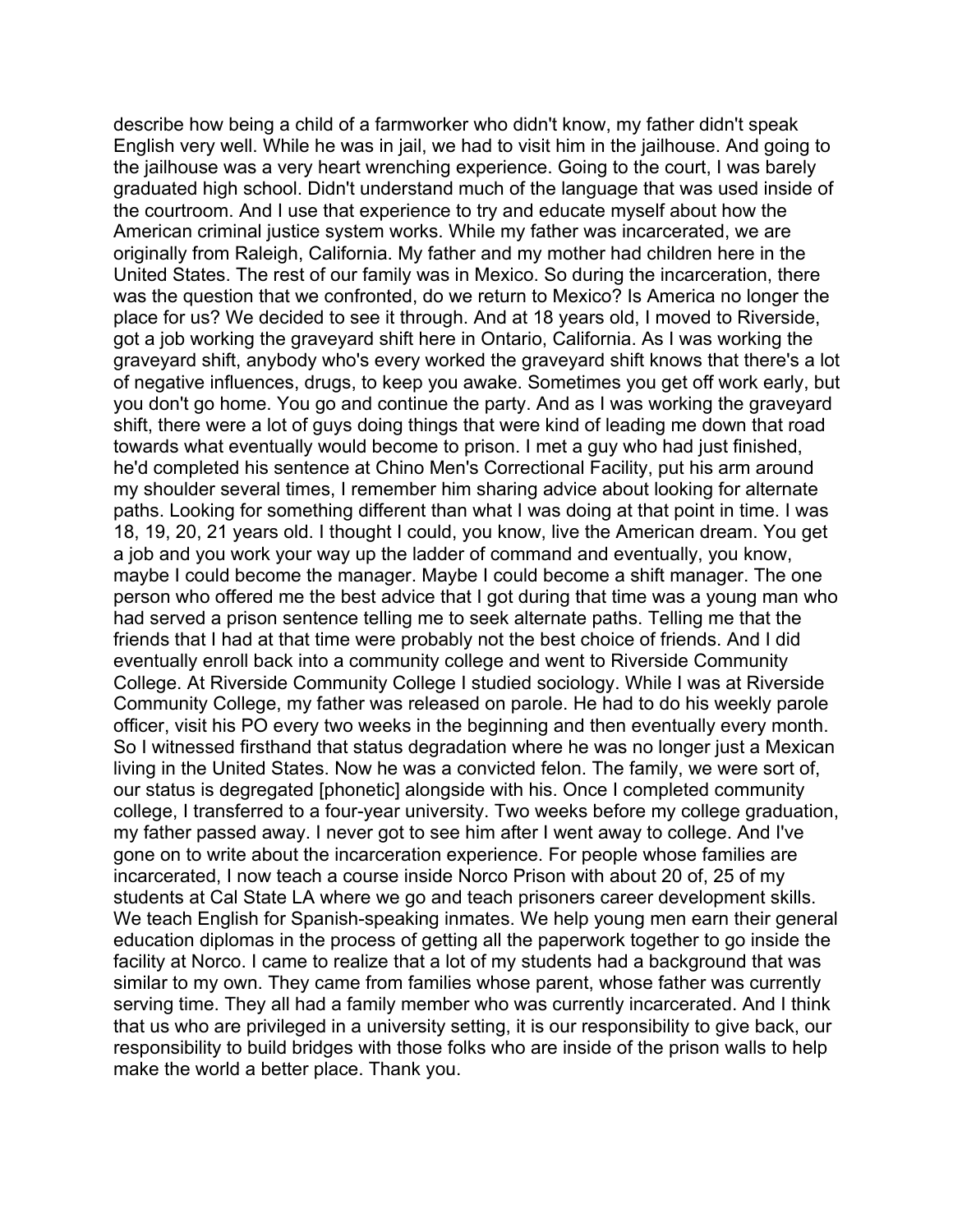### [ Applause ]

>> I'd now like to introduce Alicia Pantoja, doctoral student at the University of Pennsylvania.

#### >> Thank you.

#### [ Applause ]

I want to thank everybody on the panel and also at the summit for having this panel and having these conversations that are so important. And I wanted to say that the contributions that I'm going to give right now are coming from my experiences working for a decade teaching participatory English as a second language or English for speakers of other languages courses and also working in family literacy groups. What I'm going to do is bring up a few questions that I've been thinking about over the last year reading the literature on the School-to-Prison Pipeline and also through my work with families in Philadelphia. And then after I bring up these questions, I want to offer a few thoughts on these questions and then open if we still have time for your questions. My first question is I'd like us to think about what the affordances are of using the metaphor of a School-to-Prison Pipeline, focusing on the metaphor of a pipeline and what could be the drawbacks of doing so. To think about what additional sites and policies and practices apart from the school and the criminal justice system that also fundamentally shape the criminalization of our youth and our families, I think, as Dr. Nuno has brought up. Whose voices are being absent from our conversations around this criminalization of our Latina and Latino youth, whose experiences. And I'm thinking about the deportation of families, the incarceration of families, crimmigration, the experiences of LGBTQ students, those of us who identify as queer, who identify as multi-ethnic, multi-cultural who are female. I think it's important that we consider how these different identities and experiences intersect to shape the kind of criminalization that we experience. And I think it's important perhaps so we consider that the pipeline metaphor has been extremely useful thus far to get us to be enraged, to get us to understand that there's a terrible relationship that is taking place between the communitive school policies that are taking place and the likelihood that our communities end up being incarcerated. But then that also we expand our understanding of what's going on and more complexly think about how, for example, the immigration system among other systems outside of the school and the criminal justice system come to intersect and interdepend on the other systems. So it's not only the school and the criminal justice system, but it's also immigration system or broken immigration system. Also policies within our schools, language and literacy policies that deny our students their ability to speak their languages, to practice their literacy practices. To feel proud and respect for their culture. It's also important, I think, for us to think about how the privatization of schools is also contributing to the criminalization of our families and our youth and high stakes testing as another example. So all of these policies, these practices, I think, intersect, come together, become interdependent and mutually constitute each other. So that it's not just the school and the criminal justice system. And I think this is important because when we think about how to address this